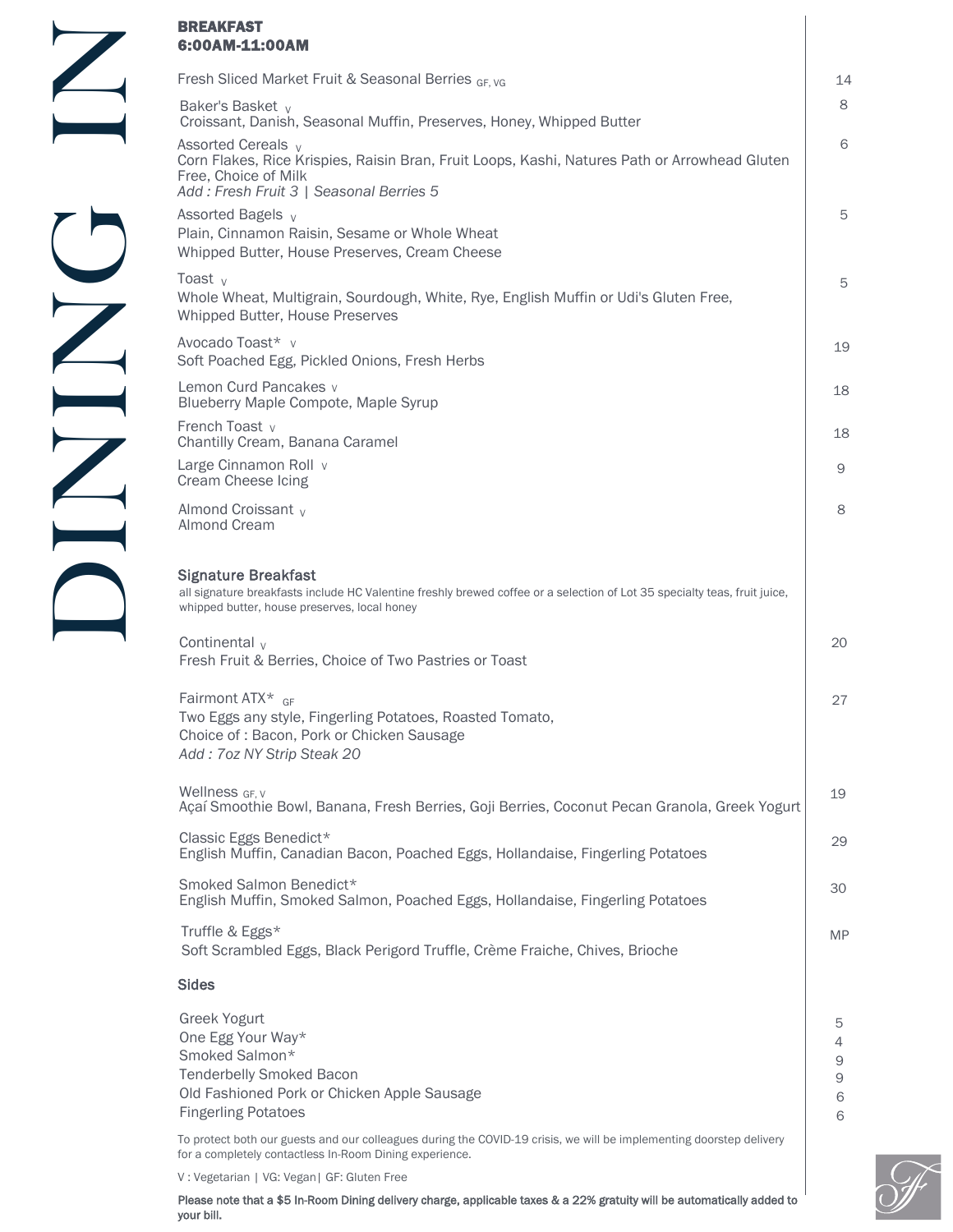## LUNCH & DINNER 11:00AM-11:00PM

Caesar Salad GF Romaine Hearts, Parmesan Frico *Add : Grilled Chicken Breast 6 l Salmon 8*

Lyonnaise Salad\* Frisee, Watercress, Herbs, Sourdough Croutons, Poached Egg, Warm Bacon Vinaigrette *Add : Grilled Chicken Breast 6 l Salmon 8*

Crispy Brussels GF VG Chili, Marcona Almonds, Garlic, Cucumber, Mint

Hummus  $vG$ Salsa Verde, Preserved Orange, Crispy Chickpeas, Flatbread

Hot Wings Frank's Red Hot Buffalo Sauce, Creamy Blue Cheese, Celery

Texas Style Burger\* Double Smash Patty, American Cheese, Shredded Lettuce, Onion, Tomato, Pickles, Brioche Bun, Fries

Fried Chicken Sandwich Gruyère, Hot Peppers, Pickles, Aioli, Fries

Croque Madame\* Ham, Gruyère, Bechémal, Sunny Side Egg, Fries

Spicy Rigatoni Pasta <sub>V</sub> San Marzano Tomatoes, Onion, Calabrian Chili, Parmesan, Basil

Salmon Provencale\* Herb Crust, Confit Tomatoes, Olives, Capers, Potatoes

Roasted Half Chicken GF Potato Gratin, Grilled Asparagus, Garlic Herb Jus

Steak Au Poivre\* GF 12oz Prime NY Strip, Green Peppercorn Cognac Sauce, Aioli, Fries

## **SWEETS**

Cookies & Milk  $V$ Chocolate Chip Cookies, Local Mill King Milk

Chocolate Caramel Tart $_V$ Chocolate Crumble, Caramel Sauce, Whipped Cream

Lemon Meringue Coupe <sub>V</sub> Graham Cracker Streusel, Lemon Curd, Blackberry Jam

Fairmont Creamery Ice Cream GF V Vanilla or Chocolate

To protect both our guests and our colleagues during the COVID-19 crisis, we will be implementing doorstep delivery for a completely contactless In-Room Dining experience.

V : Vegetarian | VG: Vegan| GF: Gluten Free

\*Consuming raw or undercooked meats, poultry, seafood, shellfish or eggs may increase your risk of foodborne illness, especially if you have certain medical conditions.

Please note that a \$5 In-Room Dining delivery charge, applicable taxes & a 22% gratuity will be automatically added to your bill.



15

15

14

14

18

22

20

34

22

18

30

42

7

9

9

10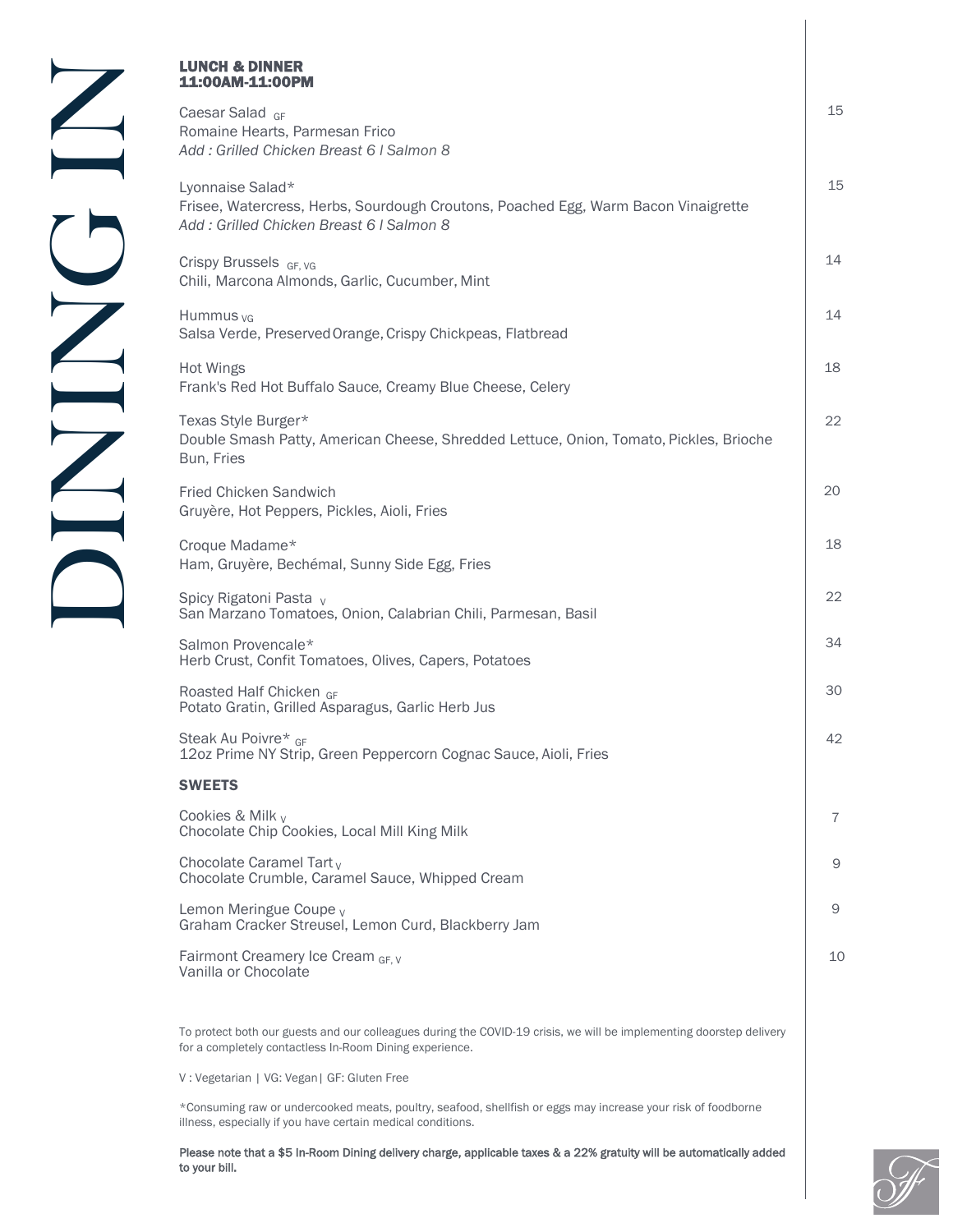| LATE NIGHT<br>11:00PM-6:00AM                                                                                                                                                   |    |
|--------------------------------------------------------------------------------------------------------------------------------------------------------------------------------|----|
| Caesar Salad GF<br>Romaine Hearts, Parmesan Frico<br>Add: Grilled Chicken Breast 6   Salmon 8                                                                                  | 15 |
| Lyonnaise Salad*<br>Frisee, Watercress, Herbs, Sourdough Croutons, Poached Egg, Warm Bacon Vinaigrette<br>Add: Grilled Chicken Breast 6   Salmon 8                             | 15 |
| Hummus <sub>VG</sub><br>Salsa Verde, Preserved Orange, Crispy Chickpeas, Flatbread                                                                                             | 14 |
| Hot Wings<br>Frank's Red Hot Buffalo Sauce, Creamy Blue Cheese, Celery                                                                                                         | 18 |
| Texas Style Burger*<br>Angus Beef Patty, American Cheese, Shredded Lettuce, Onion, Tomato, Sweet Pickles,<br>Yellow Mustard, Fries                                             | 22 |
| Fried Chicken Sandwich<br>Gruyère, Hot Peppers, Pickles, Aioli, Fries                                                                                                          | 20 |
| <b>Crispy Chicken Tenders</b><br>French Fries, Ketchup, Ranch                                                                                                                  | 16 |
| Croque Madame*<br>Ham, Gruyère, Béchemal, Sunny Side Egg, Fries                                                                                                                | 18 |
| Fairmont ATX* GF<br>Two Eggs any style, Fingerling Potatoes, Roasted Tomato,<br>Choice of: Bacon, Pork or Chicken Sausage<br>Add: 7oz NY Strip Steak +20                       | 27 |
| Breakfast Tacos*<br>Soft Scrambled eggs, Smoked Bacon, Avocado, Queso Fresco, Black Beans, Red Salsa                                                                           | 20 |
| <b>SWEETS</b>                                                                                                                                                                  |    |
| Cookies & Milk $V$<br>Chocolate Chip Cookies, Local Mill King Milk                                                                                                             | 9  |
| Lemon Meringue Coupe <sub>v</sub><br>Graham Cracker Streusel, Lemon Curd, Blackberry Jam                                                                                       | 9  |
| Fairmont Creamery Ice Cream GF, V<br>Vanilla or Chocolate                                                                                                                      | 10 |
| To protect both our guests and our colleagues during the COVID-19 crisis, we will be implementing doorstep delivery<br>for a completely contactless In-Room Dining experience. |    |
| V: Vegetarian   VG: Vegan   GF: Gluten Free                                                                                                                                    |    |

\*Consuming raw or undercooked meats, poultry, seafood, shellfish or eggs may increase your risk of foodborne illness, especially if you have certain medical conditions.

Please note that a \$5 In-Room Dining delivery charge, applicable taxes & a 22% gratuity will be automatically added to your bill.

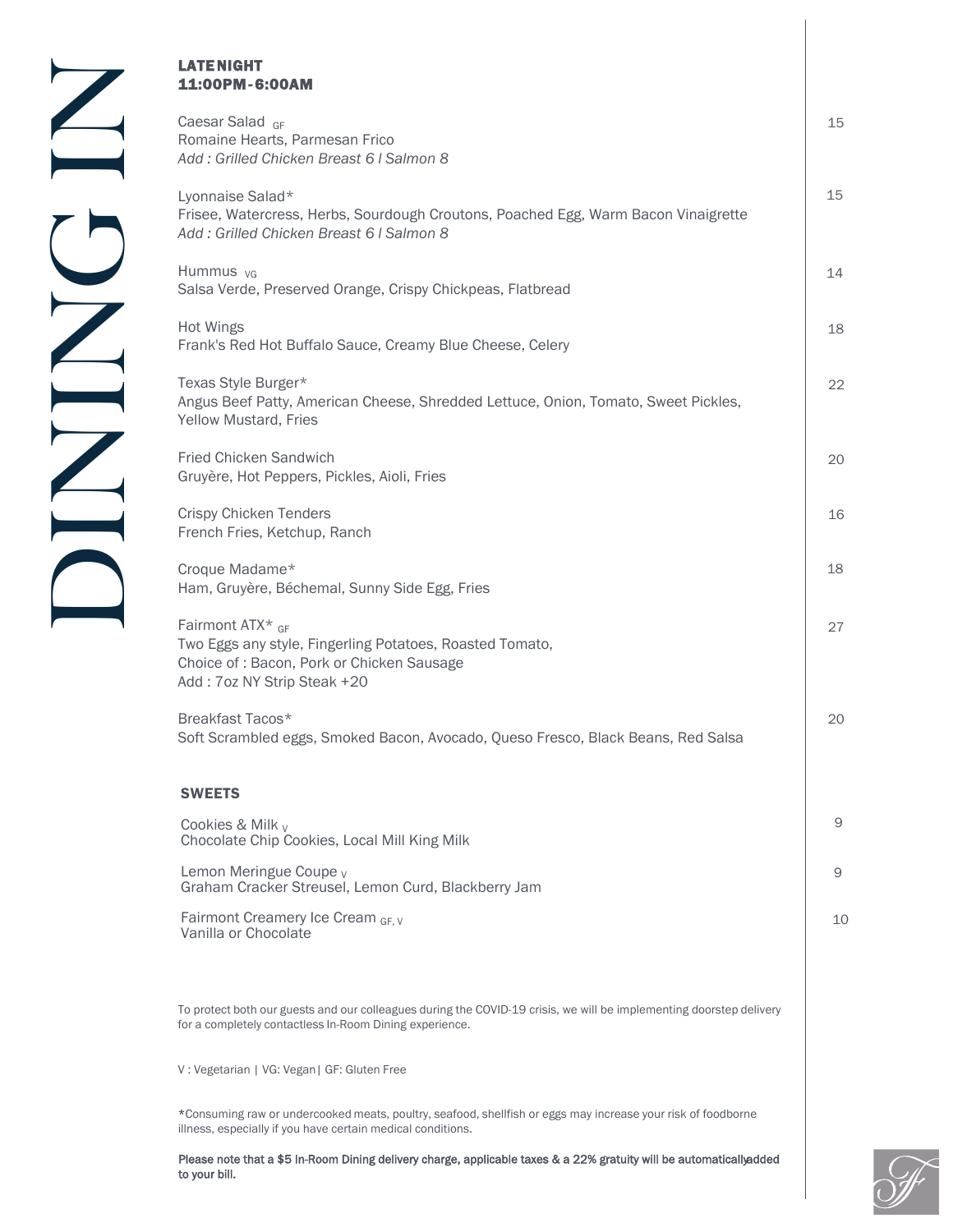|               | <b>ESSENTIALS</b><br>Coffee                                                                                                         | 9/12                  |
|---------------|-------------------------------------------------------------------------------------------------------------------------------------|-----------------------|
|               | HC Valentine Freshly-Brewed regular or Decaffeinated<br>Small or Large Available                                                    |                       |
|               | <b>Specialty Coffee</b><br>Espresso, Cappuccino, Café Latte, Americano, or Café Macchiato                                           | 7                     |
|               | Lot 35 Specialty Teas<br>Imperial Breakfast, Decaf English Breakfast, Earl Grey, Sencha Green,<br>Chamomile, Goddess Oolong or Mint | 6                     |
| $\mathcal{L}$ | <b>Milk</b><br>Whole, 2%, Skim, Chocolate, Soy, Almond, or Coconut                                                                  | 5                     |
|               | Juice<br>Apple, Orange, Grapefruit, Cranberry, Tomato, or Pineapple                                                                 | 6                     |
|               | <b>Fairmont ATX Sweet Tea "Done The Right Way!"</b><br><b>Evian Water</b>                                                           | 5                     |
|               | <b>Topo Chico Sparkling Water</b>                                                                                                   | 5/7<br>$\overline{7}$ |
|               | <b>Soft Drinks</b>                                                                                                                  | 5                     |
|               | Coca-Cola, Diet Coke, Sprite, Dr. Pepper, Ginger Ale, or Lemonade                                                                   |                       |
|               | <b>CHAM PAGNES &amp; SPARKLING WINES</b>                                                                                            | 5oz/9oz/BTL           |
|               | Lunetta Prosecco, Veneto, Italy                                                                                                     | 12/18/55              |
|               | Maison Albert Bichot, Crémant De Bourgogne Brut Rosé, France                                                                        | 16/24/75              |
|               | Moët & Chandon Impérial, Brut, France, NV                                                                                           | 21/32/95              |
|               | Veuve Clicquot "Yellow," Brut, France, NV                                                                                           | 28/42/135             |
|               |                                                                                                                                     |                       |
|               | <b>WHITE &amp; ROSÉ WINES</b>                                                                                                       |                       |
|               | Sea Sun, Chardonnay, California                                                                                                     | 12/18/55              |
|               | Vincent Girardin, Vielle Vignes, Mâcon "Fuissé," Burgundy, France Jordan,                                                           | 13/19/60              |
|               | Chardonnay, Russian River Valley, California<br>Fernando Pighin & Figli, Pinot Grigio, Friuli Grave, Italy                          | 16/24/75<br>12/18/55  |
|               | Loveblock, Sauvignon Blanc, Marlborough, New Zealand                                                                                | 15/23/65              |
|               | Langlois-Chateau, Sancerre, Loire Valley, France                                                                                    |                       |
|               | Dr. Loosen, Riesling, Mosel, Germany                                                                                                | 14/21/70              |
|               | Château D'Escalans Whispering Angel, Rosé, Côtes de Provence, France                                                                | 11/17/50              |
|               |                                                                                                                                     | 13/19/60              |
|               | <b>RED WINES</b>                                                                                                                    |                       |
|               | Schug, Pinot Noir, Carneros, California                                                                                             | 16/24/75              |
|               | Roco, "Gravel Road," Pinot Noir, Willamette Valley, Oregon                                                                          | 13/19/60              |
|               | Isole e Olena, Chianti Classico, Tuscany, Italy                                                                                     | 15/23/70              |
|               | Markham, Merlot, Napa Valley, California                                                                                            | 15/23/70              |
|               | Château Greysac, Médoc, Bordeaux, France                                                                                            | 16/24/75              |
|               | La Posta, "Paulucci," Malbec, Mendoza, Argentina                                                                                    | 13/19/60              |
|               | Cannonball, Cabernet Sauvignon, California                                                                                          | 11/17/50              |
|               | Benziger, Cabernet Sauvignon, Sonoma, California<br>Groth, Cabernet Sauvignon, Oakville, California                                 | 16/24/75<br>19/28/90  |
|               | <b>BEERS</b>                                                                                                                        |                       |
|               | Real Ale Lost Gold IPA, Texas                                                                                                       | 7                     |
|               | Live Oak Hefeweizen, Texas                                                                                                          | 7                     |
|               | Ziegenbock Amber Ale, Texas                                                                                                         | $\overline{I}$        |
|               | <b>Bud Light</b>                                                                                                                    | 7                     |
|               | Heineken                                                                                                                            | 8                     |
|               | Stella Artois, Pilsner                                                                                                              | 8                     |
|               | Corona, Lager                                                                                                                       | 8                     |
|               | Peroni, Lager                                                                                                                       | 8                     |
|               | Beck's, Non Alcoholic                                                                                                               | $\overline{7}$        |
|               |                                                                                                                                     |                       |

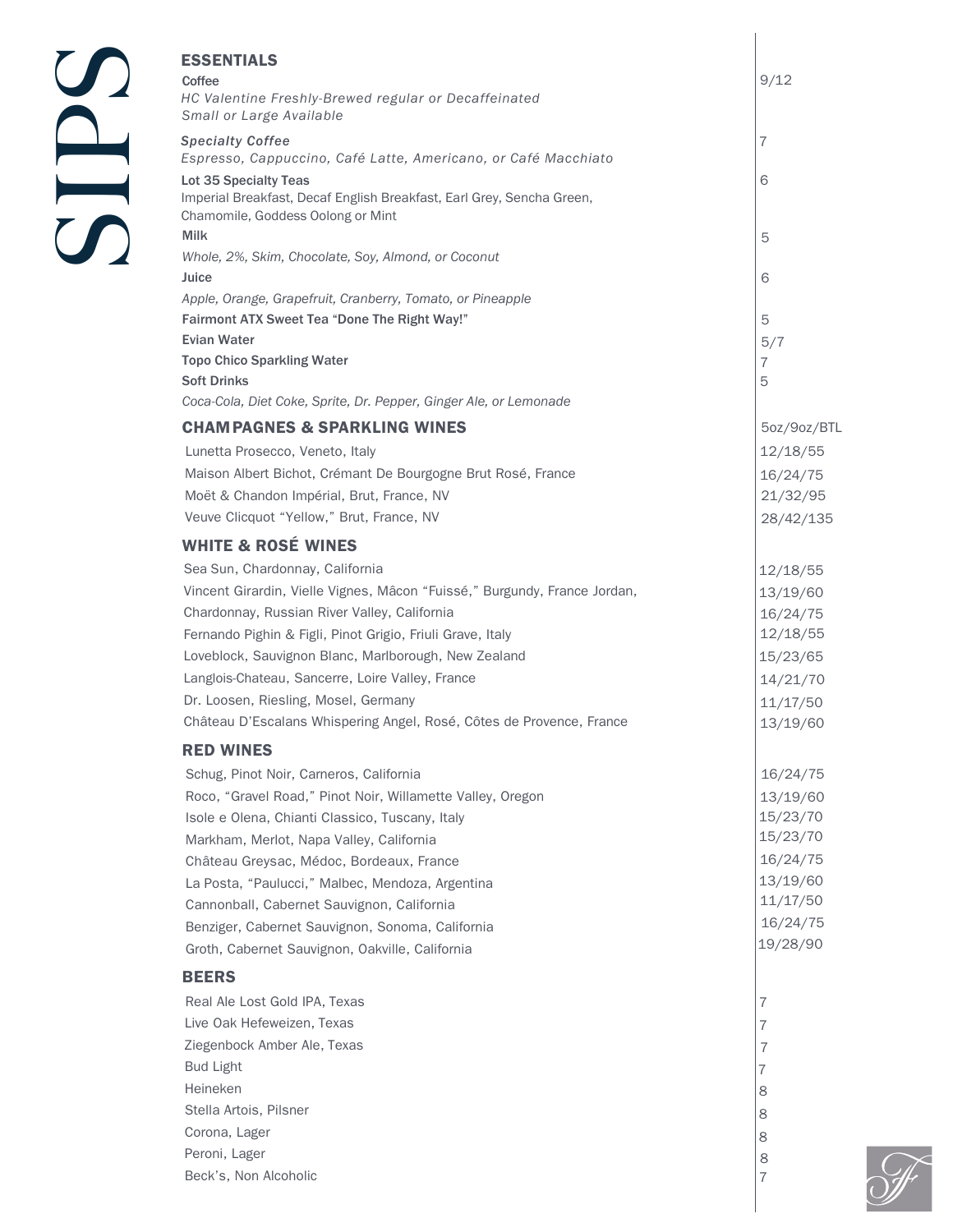

V : Vegetarian | VG : Vegan | GF : Gluten Free<br>Consuming raw or undercooked meats, poultry, seafood, shellfish, or eggs may increase your risk of foodborne illness especially if you have certain medical\*<br>conditions.